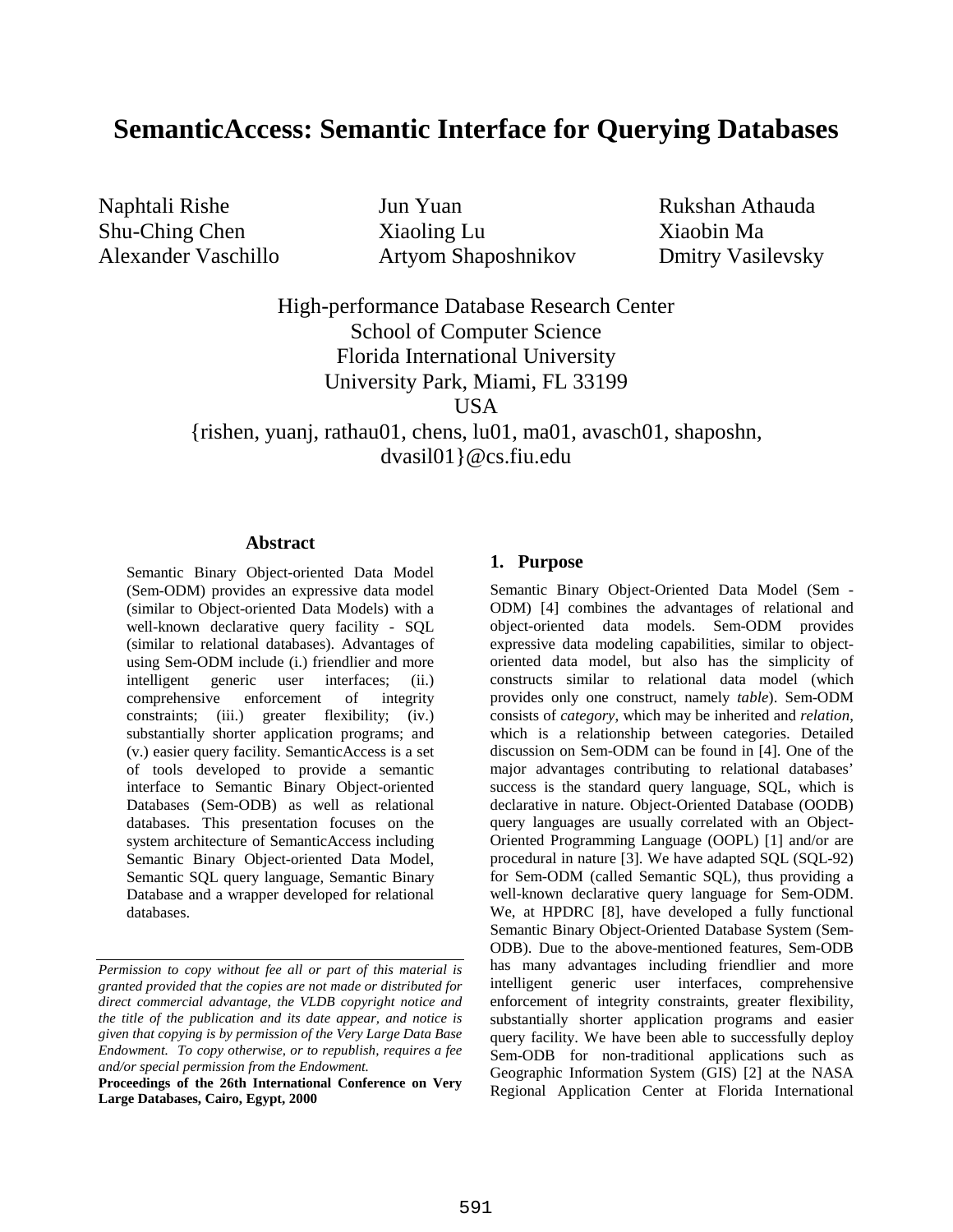University. In order to propagate the advantages of Sem-ODM and its query facilities to access various databases, we have developed SemanticAccess – a set of tools to access both relational and semantic databases, which is the focus of our discussion in this paper.

#### **2. System Architecture**

SemanticAccess is a set of tools developed for accessing semantic and relational databases using Semantic Binary Object-Oriented Data Model and Semantic SQL query language. It consists of three major components: Query Coordinator, Relational Site and Semantic Site. Figure 1 depicts the overall architecture of the system.

- Query Coordinator: This component is responsible for collecting schemas from different databases and dispatching the users' queries to the appropriate sites. It contains a catalog of schemas stored in a Sem-ODB. This component uses CORBA based architecture for communication and query distribution to other components.
- Relational Site: This component (SemWrap [7]) wraps relational databases to provide a Sem-ODB interface. It contains a knowledge base and a reverseengineering tool (KDBTool) for schema translation and storage. The relational schema is loaded into the knowledge base and a corresponding semantic schema is generated. This conversion process is a bottom-up methodology similar to the reverse order of conversion described in [5]. The DBA can create complex semantic schema with the use of KDBTool and Knowledge Base thereafter. We used Sem-ODB as the storage medium of the knowledge base in the relational site. Translator module implements a query translation algorithm from Semantic SQL to relational SQL. Currently, this module is capable of wrapping any commercial relational database system, which has an appropriate ODBC driver.
- Semantic Site: This module implements the Semantic Database Engine (Sem-ODB [6]) and Semantic SQL interpreter. Sem-ODB engine is a multi-platform fully functional client-server database system (platforms include Solaris, HPUX, Linux, and various versions of Windows). Clients running on any platform can interact with one or more database servers running on the same or different platforms. Moreover, database files are fully compatible across platforms at binary level. Multiple clients can access server through network protocols such as TCP/IP or NETBIOS while some other clients can run locally as threads within the server process. While the database is suitable for large applications storing terabytes of data, it is also appropriate for small embedded applications because the database engine has very low memory requirements. Its footprint in main memory is about 2 Megabytes including code and auxiliary structures, plus the amount allocated for

cache which could be specified by database administrator. A 2 Megabytes cache is enough for a wide class of embedded applications, which means that the database can efficiently run in 4 Megabytes of total memory. The size of the database server executable is about 1Mb.

In addition to the SQL-level access provided by Semantic SQL interpreter, the database engine (architecture shown in Figure 2) provides a native C++ and Java API for elementary database access, similar to procedural access in an OODB. This is the API which controls three modules that work closely together. *Vocab* controls database schema, *SetQuery* provides functionality for cursors, and *Elementary Queries* module is the main module which provides the functionality of the elementary database access. It uses several logical data types (and correspondingly named modules) to represent data: *Fact Data, Record Data,* and *Index*. Furthermore, data is stored using one of three physical data storage types which are *B-Tree, Bit-Scale,* and *Raw Data*. All three go through *Memory manager* and *Cache Manager* to access disk files through the file system. Cache Manager module includes version control and concurrency control to provide complete transaction isolation and optimistic concurrency. Binary data can be stored using *Parallel Binary Server* which can be a part of the system or run as a separate process on a different server. It uses several Disk Servers for physical storage, which can use either an underlying file system or raw disks to store data. This server is capable of storing huge amounts of binary data such as pictures and other multimedia data distributed over a TCP/IP network.

SemanticAccess was implemented in C++. The source code for the database engine itself is about 75,000 lines. In addition to that, the source code of SQL server is about 40,000 lines. KDBTool was implemented in VC++ 6.0 with the use of Microsoft Foundation Classes (MFC) for the implementation of graphical user interfaces to interact with the DBA, while the translator module was implemented in C++. The source code of this module is about 45,000 lines. The Query Coordinator was implemented in C++ as well.

# **3. Demonstration**

We will demonstrate Semantic Database Technology emphasizing its advantages. We focus on Semantic Binary Object-Oriented Data Model, Semantic Binary Object-Oriented Database, Semantic SQL query language and Semantic Wrapper for relational databases. Following are some highlights of our demonstration:

• Sem-ODM and database interoperability: SemanticAccess provides Sem-ODM access to both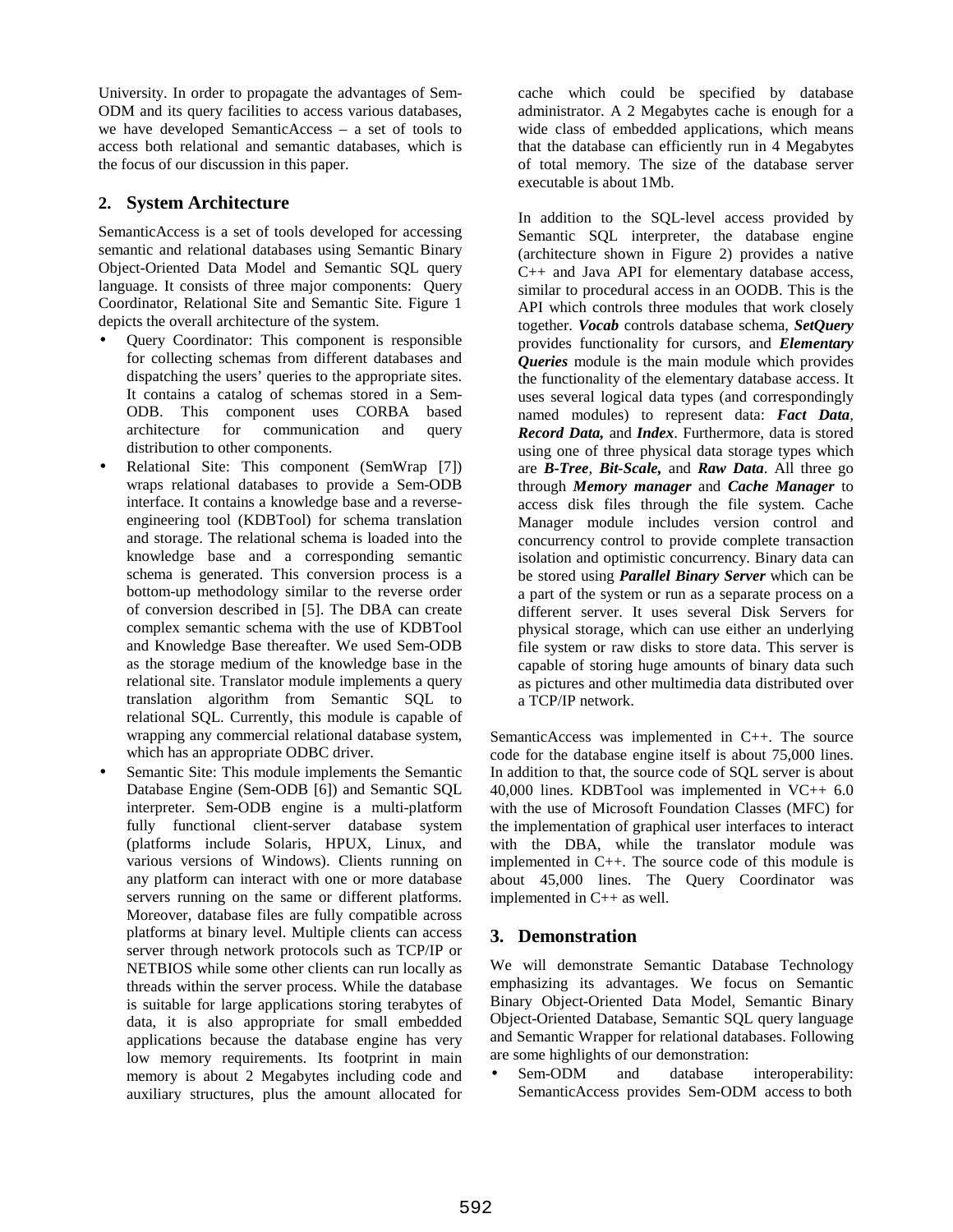

Figure 1. Overall architecture of SemanticAccess



Figure 2. Sem-ODB Engine architecture

**select** housing, time **from** MEASUREMENT **where** of \_\_name = 'Temperature' **and** value  $> 50$ **select** housing, time **from** PHYSICAL\_OBSERVATION\_STATION, MEASUREMENT **exists where (select \* from** MEASUREMENT\_TYPE **where** name\_key = of\_\_name **and** name\_key = 'Temperature' **and** by\_physical\_observation\_station\_id = physical\_observation\_station\_id\_key **and** value  $>$  50) (a.)

(b.)

Figure 3. (a.) Semantic SQL query based on a semantic schema (b.) Equivalent relational SQL query for (a.) based on a relational schema